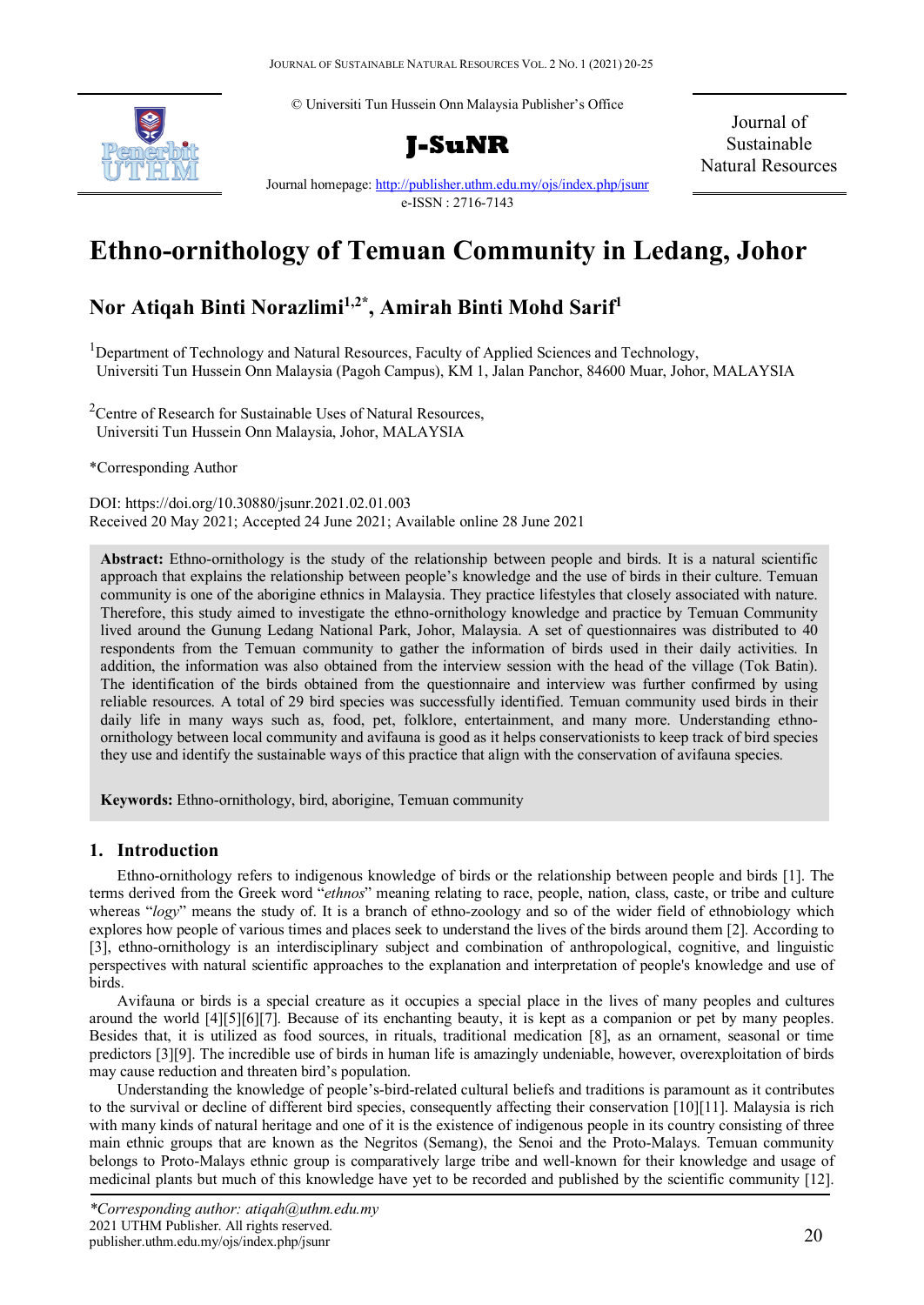Therefore, we aimed to investigate the ethno-ornithology knowledge and practice by Temuan Community lived around the Gunung Ledang National Park, Johor, Malaysia.

### **2. Methodology**

#### **2.1 Study Area**

Gunung Ledang National park (2.3733° N, 102.6078° E) (Fig.1) is a tropical mountain rainforest located on the border of Johor and Malacca states. It is the highest peak in Johor state with an elevation of 1276 m from sea level. The study was conducted in three aborigine villages located around the Gunung Ledang National Park which are Kampung Tanah Gembur, Kampung Sungai Mering and Kampung Air Tawas.



**Fig. 1 - Location of study areas**

#### **2.2 Survey and Interview**

A set of semi-structured questionnaire were distributed to 40 respondents from Temuan community consisting of two parts of questions, part 1 - demography of respondents and part 2 - uses of birds in Temuan community life. Besides questionnaires, an interview was also conducted with the head of the village to gather more information especially their ethno-ornithology and traditional knowledge. We choose head of the village as our primary informant because he is among the elder generation in the village, and we believed that he knew more about their culture compared to the young/new generation. According to [13][14], purposive or rational sampling is suitable for this type of research where the researcher is interested in informants who have the best knowledge concerning the research topic or when special information or data is required [1][15]. In addition, Prior Informed Consent (PIC) and Access and benefit-sharing (ABS) forms were also given to the respondents before the survey and interview session to acknowledge their contribution to this study.

#### **2.3 Identification of the Bird**

We analysed the information gathered from the questionnaires and interview in order to identify the bird species mentioned by Temuan people. From the characteristics of the bird described by them, we identify the bird species by using field guide [16]. The identification was then further confirmed with Temuan community by showing them the picture of the birds identified. Double confirmation of the bird identified is important because common name used by Temuan people and researcher is different from each other.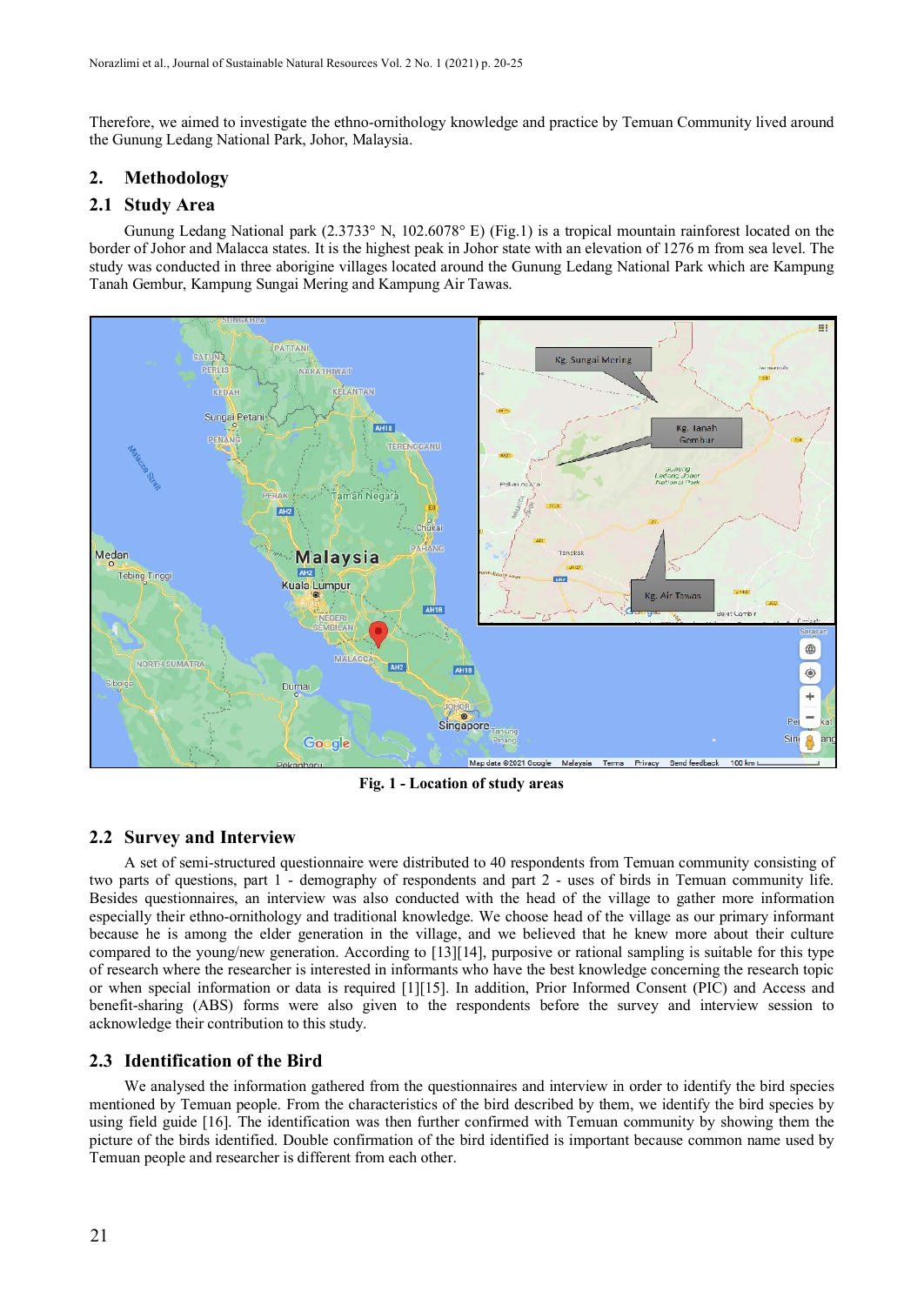## **3. Result**

### **3.1 Demography**

Table 1 shows the demography results of respondents.

| Table 1 - Demography results of respondents |    |  |  |  |  |  |  |
|---------------------------------------------|----|--|--|--|--|--|--|
| Gender                                      |    |  |  |  |  |  |  |
| Male                                        | 25 |  |  |  |  |  |  |
| Female                                      | 15 |  |  |  |  |  |  |
| Age                                         |    |  |  |  |  |  |  |
| $\leq$ 18 years old                         | 4  |  |  |  |  |  |  |
| 19 - 25 years old                           | 5  |  |  |  |  |  |  |
| 26 - 39 years old                           | 10 |  |  |  |  |  |  |
| $\geq$ 40 years old                         | 21 |  |  |  |  |  |  |
| Religion                                    |    |  |  |  |  |  |  |
| Islam                                       | 5  |  |  |  |  |  |  |
| Christian                                   | 15 |  |  |  |  |  |  |
| Others                                      | 20 |  |  |  |  |  |  |

## **3.2 Uses of birds**

A total of 29 bird species was successfully identified from the survey and interview conducted. Table 2 shows the bird species identified and their uses in Temuan community' culture and Fig.2 shows the summary of bird uses by Temuan Community.

| N <sub>0</sub> | Local Name                                          | English name                       | Scientific name             | Uses                        | <b>IUCN</b> status |
|----------------|-----------------------------------------------------|------------------------------------|-----------------------------|-----------------------------|--------------------|
| 1.             | Ayam Hutan                                          | Red Junglefowl                     | Gallus gallus               | Folklore, food and          | Least concern      |
|                |                                                     |                                    |                             | pet                         |                    |
| 2.             | Ayam Kampung                                        | Domesticated fowl                  | Gallus gallus domesticus    | Pet and food                | Least concern      |
| 3.             | <b>Burung Butbut</b>                                | Greater Coucal                     | Centropus sinensis          | Food                        | Least concern      |
| 4.             | Burung Ciak Rumah                                   | Eurasian Tree<br>Sparrow           | Passer montanus             | Food                        | Least concern      |
| 5.             | Burung Hantu Ketuk<br>Ketampi                       | <b>Buffy Fish-owl</b>              | Ketupa ketupu               | Pet                         | Least concern      |
| 6.             | Burung Hantu<br>Pungguk Jelapang                    | Barn Owl                           | Tyto alba                   | Pet                         | Least concern      |
| 7.             | Burung Hantu Sayap<br>Panjang                       | Short-eared owl                    | Asio flammeus               | Belief and food             | Least concern      |
| 8.             | Burung Helang<br>Gempal                             | Common Buzzard                     | <b>Buteo</b> buteo          | Food, belief                | Least concern      |
| 9.             | <b>Burung Helang</b><br>(Burung Kucing)             | Barred Eagle owl                   | <b>Bubo</b> sumatranus      | Entertainment               | Least concern      |
| 10.            | <b>Burung Helang</b><br>Kekicau-Riang Ubun<br>Merah | Chestnut-crowned<br>Laughingthrush | Garrulax<br>erythrocephalus | Belief                      | Least concern      |
| 11.            | Burung Hijau                                        | Eurasian Golden<br>Oriole          | Oriolus oriolus             | Food                        | Least concern      |
| 12.            | <b>Burung Gagak</b>                                 | House Crow                         | Corvus splendens            | Belief and<br>folklore      | Least concern      |
| 13.            | Burung Kelicap<br>Jantung Gunung                    | Streaked<br>Spiderhunter           | Arachnothera magna          | Belief and<br>entertainment | Least concern      |
| 14.            | Burung Kelicap<br>Sepah Raja                        | Crimson Sunbird                    | Aethopyga siparaja          | Food and<br>entertainment   | Least concern      |

**Table 2 - Bird species identified and their uses in Temuan community' culture**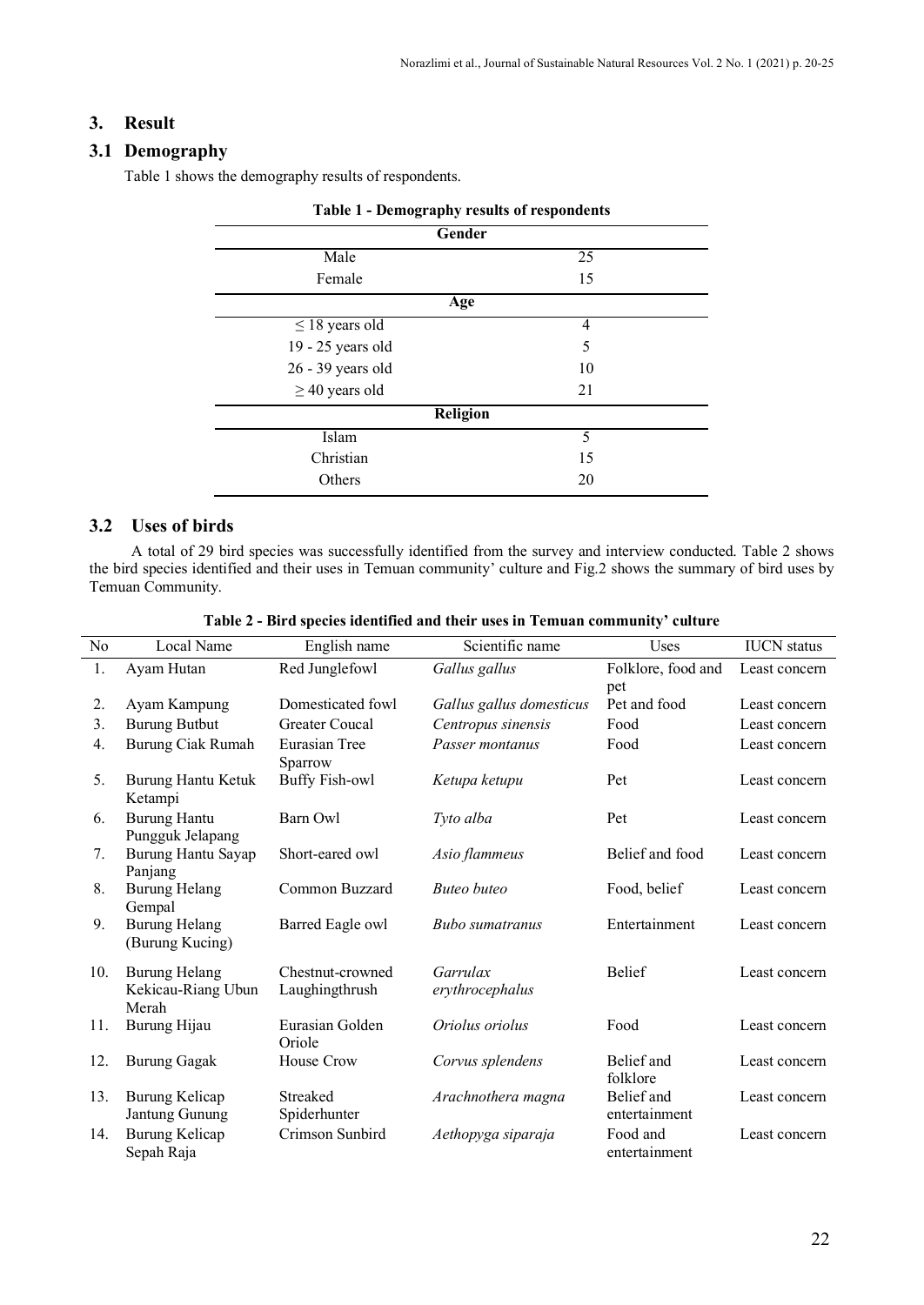| 15.        | Burung Kelicap<br>Tekak Hitam             | Black-throated<br>Sunbird                        | Aethopyga saturata                            | Food                                 | Least concern                  |
|------------|-------------------------------------------|--------------------------------------------------|-----------------------------------------------|--------------------------------------|--------------------------------|
| 16.        | <b>Burung Kementeng</b><br>(burung chawi) | Javan Oriole                                     | Oriolus cruentus                              | <b>Belief</b>                        | Least concern                  |
| 17.        | <b>Burung Kuang</b>                       | Malaysian Peacock-<br>pheasant                   | Polyplectron malacense                        | Entertainment and<br><b>Belief</b>   | Vulnerable                     |
| 18.        | Burung Layang-<br>Layang                  | Waterfall Swift                                  | Hydrochous gigas                              | Belief                               | Near<br>threatened             |
| 19.        | Burung Merbah<br>Gunung                   | Flavescent bulbul                                | Pycnonotus flavescens                         | <b>Belief</b>                        | Least concern                  |
| 20.        | <b>Burung Merbok</b><br>Balam             | Zebra Dove                                       | Geopelia striata                              | Food and pet                         | Least concern                  |
| 21.        | <b>Burung Merbok</b><br>Leher Bercincin   | Ring-necked dove                                 | Streptopelia capicola                         | Food and pet                         | Least concern                  |
| 22.        | Burung Murai<br>Kampung                   | Oriental Magpie<br>Robin                         | Copsyhus saularis                             | Food.<br>entertainment and<br>belief | Least concern                  |
| 23.        | Burung Pekaka<br>Dusun (Raja Udang)       | White-throated<br>Kingfisher                     | Halcyon smyrnensis                            | Belief                               | Least concern                  |
| 24.        | Burung Punai Tanah                        | <b>Emerald Dove</b>                              | Chalcophaps indica                            | Belief and food                      | Least concern                  |
| 25.<br>26. | Burung Puyuh<br>Burung Ruak-Ruak          | Barred Buttonquail<br>White-breasted<br>Waterhen | Turnix suscitator<br>Amaurornis phoenicurus   | Food<br>Food                         | Least concern<br>Least concern |
| 27.        | Burung Tekukur                            | <b>Spotted Dove</b>                              | Spilopelia chinensis                          | Pet, food and<br>belief              | Least concern                  |
| 28.<br>29. | <b>Burung Tiung</b><br><b>Burung Tuwu</b> | Common Myna<br>Asian Koel                        | Acridotheres tristis<br>Eudynamys scolopaceus | Food and pet<br><b>Belief</b>        | Least concern<br>Least concern |



**Fig. 2 - Summary of bird uses by Temuan community**

#### **4. Discussion**

Most of the information gathered from the survey and interview is from male and elder people. Male are more knowledgeable about forest products compared to females as they are the ones who is responsible to collect the natural resources from the forest including birds for their family uses. In terms of ethno-ornithology knowledge, elder people give more information about the uses of birds in their life and culture compare to the younger people. Young people of the Temuan community stated that most of the information was passed down to them from their elderly. This cultural transmission from the elderly to the young generation is crucial as it determines whether the traditional knowledge will remain in the community for a long time until no one ever remembers the knowledge and it will erode days by days. The erosion of traditional knowledge by local people also occurs because of modernization/ urbanization [17]. Most of the Temuan community still believe in their ancestor's beliefs and they still practice it in their daily life.

In terms of uses of birds, majority of respondent stated that bird is used as their sources of food (16 out of 29 bird species listed in Table 2). Although the bird is one of their food sources, from the interview, the Temuan community believes that they should not consume all the captured individual birds. Few will be released to ensure the species can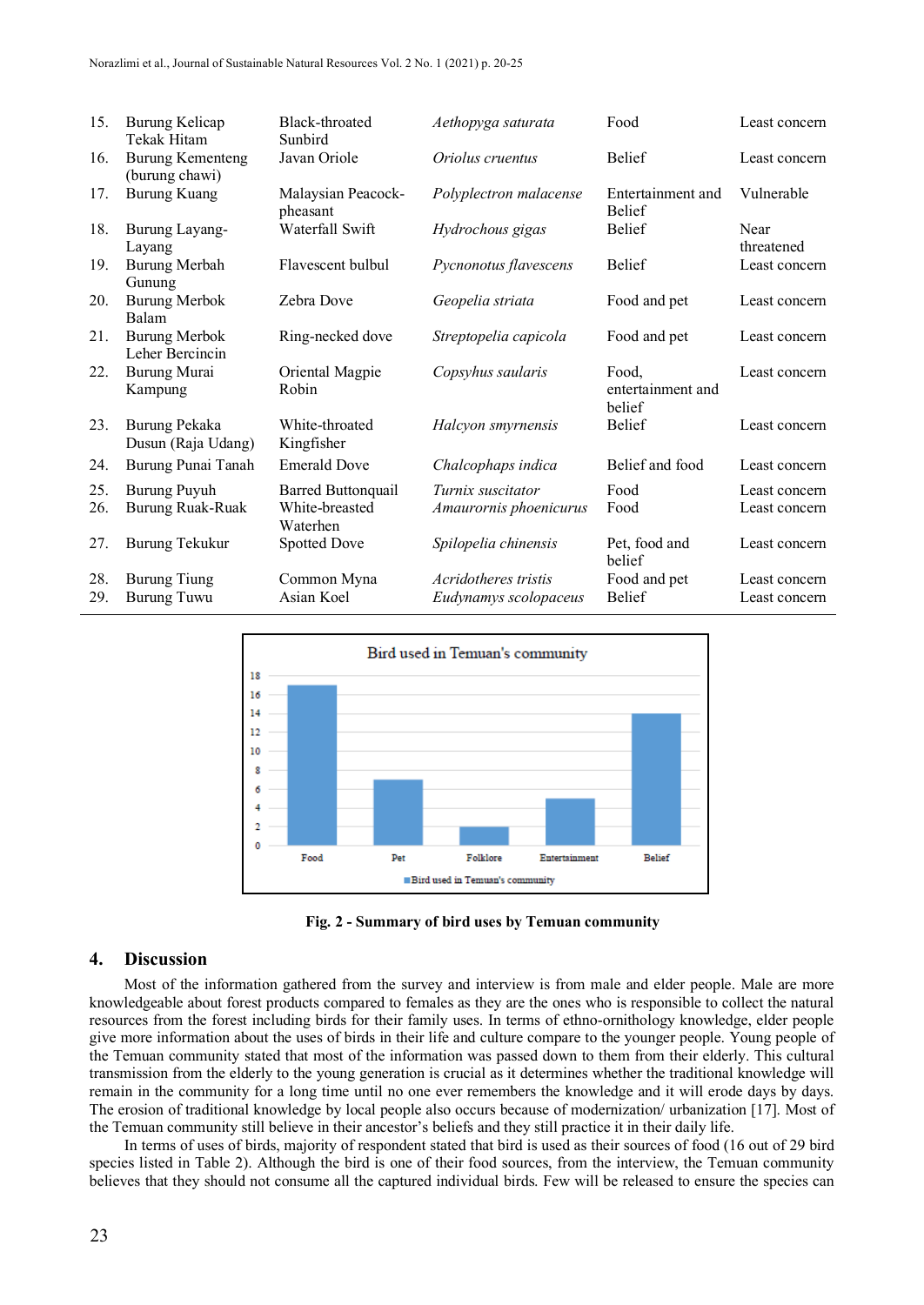still sustain in its natural habitat. Among all the birds, Barred Buttonquail (*Turnix suscitator*) and White-breasted Waterhen (*Amaurornis phoenicurus*) are their favorite because both species are easily found around their settlement. All the birds recorded as food are listed as the least concern. This proved that the Temuan community has high awareness about the conservation of birds as they will not consume birds that are hard for them to see such as Malaysian Peacock-pheasant (*Polyplectron malacense*). They mentioned that for them to see this bird, they need to go deeper into the forest. Other than rarity, 'taboos' also play a role for food selection. For example, they belief that they should not overeat Red Junglefowl *(Gallus gallus)* as this species will bring bad luck to those who overeat the species. In a positive way, this 'taboos' play a major role in bird conservation. It enables people to conserve biodiversity out of respect of traditional norms [18]

The second highest use of birds in the Temuan community is in the culture/belief. They believe that birds play roles as an indicator of time, for signs of good and bad luck. For example, Asian Emerald dove (*Chalcophaps indica*), kingfisher (Halcyon smyrnensis), Black-and-crimson Oriole (*Oriolus cruentus*), and Asian Koel (*Eudynamys scolopaceus*) will bring bad luck to them if the birds sing nearby their house. Moreover, Malaysian Peacock-pheasant (*Polyplectron malacense*) and oriental magpie-robin (*Copsyhus saularis*) are used as indicators of time. Malaysian Peacock-pheasant (*Polyplectron malacense*) will sing 4 times a day indicating morning, afternoon, and late evening time. Besides that, the Temuan community also believes that if they hang the foot of a Short-eared owl (*Asio flammeus*) in front of their house door, this will chase the bad spirit away from their house. A similar situation reported by [19] in which Indonesia people believed that Barn Owl (*Tyto alba*) will bring bad luck and disease if they stop by their house.

Temuan community also kept birds as their pet. Seven out of 29 species listed in Table 2 were kept as birds including owl, myna, and dove. They choose birds as pets because of their beauty and also their ability to entertain the owner. This is supported by [20] who stated that birds are often caught because of their charm, particularly docility, beauty, and ability to imitate sounds, including human voices. Unfortunately, their popularity as pets has widely been recognized as one of the primary factors in sharp population declines among many species [21][22][23][24].

From the survey, the majority of the Temuan community did not use birds as a source of treatment for medicinal purposes. Previously, they used Greater Coucal (*Centropus sinensis*) as the medicine to treat broken bones but nowadays the practice has been discontinued because the population of the birds has been decreased and this will threaten the bird population. Temuan people will give domesticated fowl or Ayam Kampung (*Gallus gallus domesticus*) to the midwife in return for taking care of the wife during the postnatal period. This species acts as a symbol of blood replacements for the wife after giving birth. Consumption of birds for food and medicine has facilitated the transmission of serious and widespread zoonoses, such as tuberculosis or rabies. Avian influenza (Influenza A) viruses are responsible for highly contagious acute illness in humans, pigs, horses, marine mammals, and birds, occasionally resulting in devastating epidemics and pandemics [25].

#### **5. Conclusion**

This study proved that the Temuan community in Ledang, Johor still practiced ethno-ornithology knowledge in their life. They use birds for various purposes such as food, belief, pet, and many more. Temuan community has high conservation awareness for bird species. Most of the birds used are least concerned. Only Malaysian Peacock-pheasant (*Polyplectron malacense*) and Waterfall Swift (*Hydrochous gigas*) are listed as near threatened and vulnerable. Both species are not used as food and pet which means that they do not consume the birds. They believed that it is their responsibility to conserve the threatened bird species. Furthermore, the ethno-ornithology knowledge practiced by the Temuan community was passed down to their younger generation and this prevents their traditional knowledge from being eroded by modernization or urbanization.

#### **Acknowledgement**

We extend our gratitude to the Universiti Tun Hussein Onn Malaysia, Temuan respondents, Perbadanan Taman Negara Johor, Mr Macdey and his father for assistance during this research and for sharing their precious knowledge.

#### **References**

- [1] Fredrick E. Chiwanga & Nickson P. Mkiramweni. (2019). Ethno-ornithology and onomastics in the Natta community, Serengeti district, Tanzania. Heliyon 5, e02525, doi: https://doi.org/10.1016/j.heliyon.2019.e02525.
- [2] Hunn, E.S., Thornton, T.F. (2010). Tlingt birds: an annotated list with a statistical comparative analysis. In: Tidemann, S., Gosler, A.G. (Eds.), Ethno-ornithology: Birds, Indigenous Peoples, Culture and Society. Earthscan, London, Washington DC, pp. 182-209.
- [3] Agnihotri, S., & Si, A. (2012). Solega Ethno-Ornithology, 32(2)*,* 185-211.
- [4] Ng'weno, F. (2010). Sound, Sight, Stories and Science: Avoiding Methodological Pitfalls In Ethno-Ornithological Research, With Examples From Kenya. In Tidemann, S., & Gosler, A.G. (eds) Ethno-